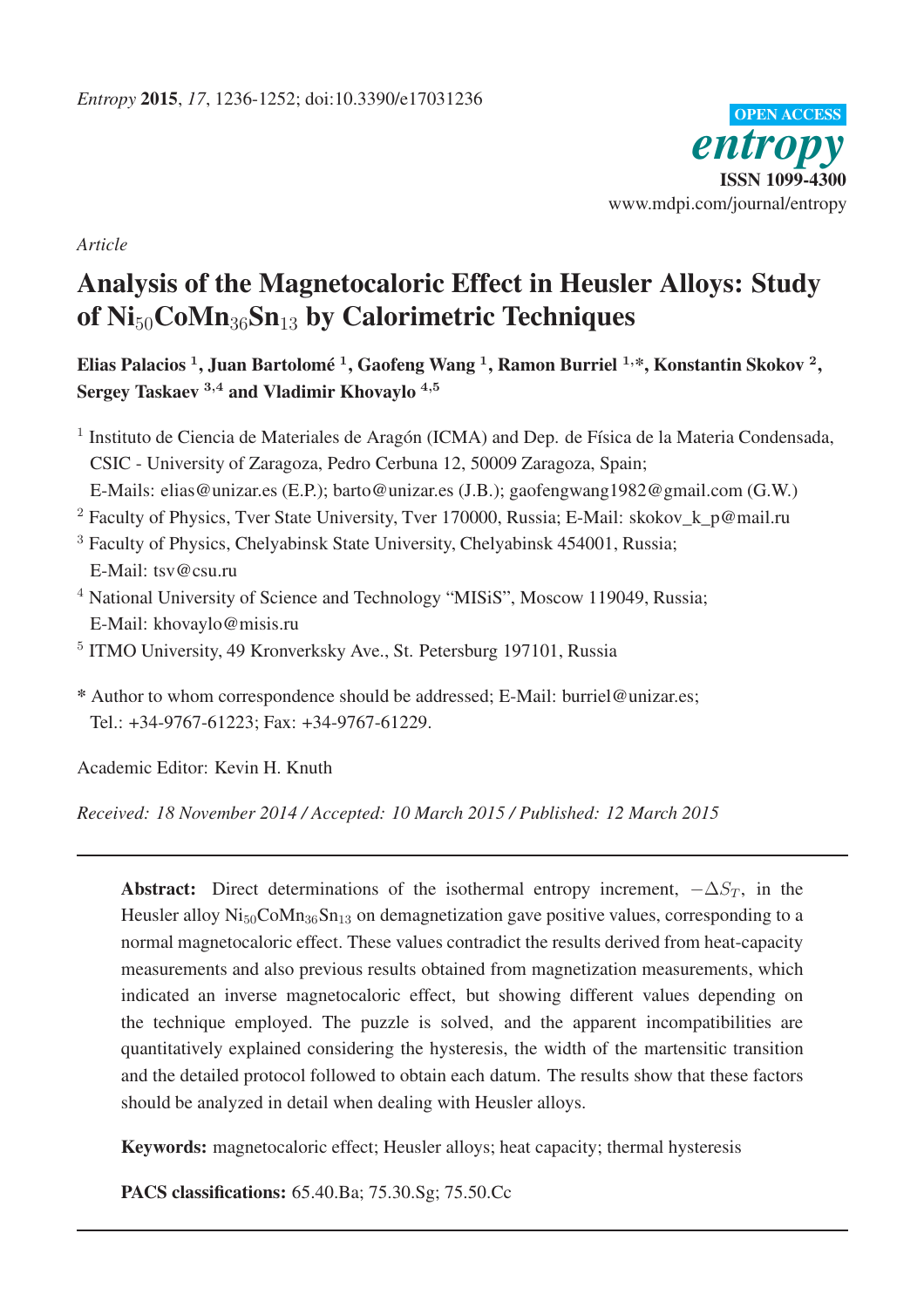# 1. Introduction

The discovery in 1997 of the so-called "giant magnetocaloric effect" (GMCE) in  $Gd_5Si_2Ge_2$  [\[1\]](#page-15-0) triggered a true explosion of the research effort, not only on stronger, efficient and less expensive materials, but also on magnetic refrigeration systems, which eventually could replace the conventional refrigeration machines based on the compression-expansion cycles of a fluid. Today, the most promising materials can be grouped into a few families of compounds, each one belonging to a common crystal structure and including chemically similar elements in each group. Among them, we can mention the compounds derived from MnAs [\[2](#page-15-1)[,3\]](#page-15-2), MnFeP<sub>1−x</sub>As<sub>x</sub> [\[4\]](#page-15-3) and LaFe<sub>13−x</sub>Si<sub>x</sub> [\[5\]](#page-15-4). In a conventional ferromagnetic or paramagnetic material, the maximum entropy reduction on an applied magnetic field is  $k_B \ln(2S + 1)$  per magnetic atom. This corresponds to the change from a fully disordered state with random orientation of spins at zero field to a fully ordered state with spins aligned under a strong magnetic field. The GMCE compounds have a higher entropy reduction than conventional materials for a moderate field, because they often undergo a first-order structural transition from a low magnetization phase, which we call non-magnetic and is usually paramagnetic, to a ferromagnetic one. This transition occurs spontaneously at some temperature and can be induced by a moderate external magnetic field above this temperature. However, the magnetization of the ferromagnetic phase is not near saturation at the practical temperatures for room temperature refrigeration, so that the maximum magnetic entropy change that can be induced is below the theoretical limit.

The entropy reduction is not necessarily limited to the magnetic entropy. This limit can be overcome, because the total entropy is a sum of three contributions:

<span id="page-1-0"></span>
$$
S = S_m + S_e + S_{ph} \tag{1}
$$

where  $S_m$  is the magnetic contribution, coming from the population of the unpaired spin states, essentially due to the inner electrons,  $S_e$  is the electronic contribution, due to the conduction electrons, and  $S_{ph}$  is the phonon contribution, due to the atomic vibrations in the lattice. In a first-order transition, the entropy is discontinuous, and the more stable phase is the one with the lowest free energy for a given temperature and field. An external field reduces the free energy of the magnetic phase by  $-MB$ , which allows increasing its stability at temperatures at which the stable phase is non-magnetic in the absence of the field. The total entropy change produced by a field change at constant temperature is denoted  $\Delta S_T$ . It is quite often and wrongly called "magnetic entropy change"; but actually, all of the three terms in Equation [\(1\)](#page-1-0) contribute, and sometimes,  $\Delta S_m$  is not even the most relevant term. On increasing the external field in a paramagnetic substance,  $\Delta S_m < 0$ , because the magnetic dipoles tend to order orienting towards the field direction, but  $\Delta S_e$  and  $\Delta S_{ph}$  can be positive or negative.

Compounds exhibiting an inverse magnetocaloric effect [\[6\]](#page-15-5) (IMCE) behave differently upon a field change, because the ferromagnetic phase occurs above the zero field transition temperature,  $T_t$ , and consequently, the total entropy is higher than that of the non-magnetic phase. Below  $T_t$ , an external magnetic field applied isothermally can convert the non-magnetic phase into a magnetic one, with a positive entropy increment that corresponds to  $\Delta S_T > 0$ , with  $\Delta S_m \leq 0$  and  $\Delta S_e + \Delta S_{ph} > 0$ . Both, the phonon and the electronic entropy changes can give important contributions to  $\Delta S_T$ . Strong magnetostructural correlations have been reported in these Heusler alloys [\[7](#page-15-6)], and sharp increases in the electrical conductivity have been found in the transition to the ferromagnetic austenite [\[8\]](#page-15-7), indicating a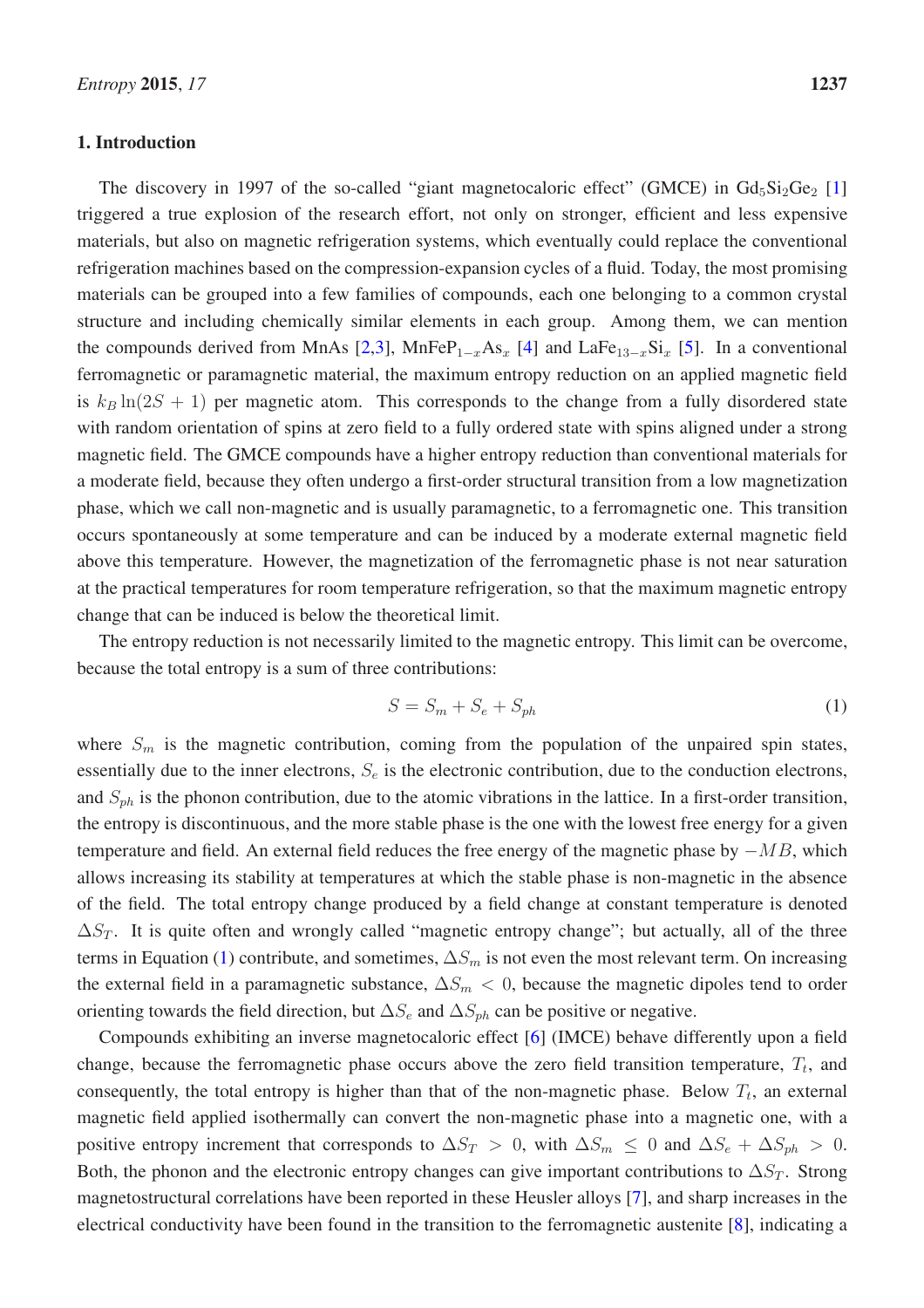high increase in the density of electronic states at the Fermi level. A study case with a main electronic entropy term is  $Mn_3GaC$ . In this compound, the low temperature phase, with no neat spontaneous magnetization, is magnetically ordered.  $\Delta S_m$  at the transition is very small, and consequently,  $\Delta S_T$ is nearly independent of the field if it reaches a threshold value [\[9](#page-15-8)], which, in turn, increases when the temperature decreases from  $T_t$ . The consequence is the very interesting feature that, near  $T_t$ , even a low magnetic field can produce the full entropy change, while for typical or, even, for GMCE compounds, a strong magnetic field is necessary to produce a significant entropy change.

The Heusler alloys,  $Ni_{50}Co_vMn_{25+z-v}M_{25-z}$ , with M = Sn, In, Sb, offer the possibility of having a similar behavior to  $Mn_3GaC$ , but near room temperature and with a stronger entropy change. They are derived from the stoichiometric Ni<sub>2</sub>MnGa and have been widely studied, because of their property of shape memory controlled by the application of magnetic field. On heating, these compounds undergo a first-order transition from a low symmetry phase called "martensite" (M) to another cubic phase called "austenite" (A) at a temperature  $T_{MA}$ . This transition has a large latent heat and, consequently, a strong entropy increment, typically near 25–30 J/kg·K. On the other hand, the transition is usually broad and has a wide thermal hysteresis, with the reverse transition at  $T_{AM} < T_{MA}$ , so that four temperatures are given as characteristic parameters: the M to A starting transition temperature on heating,  $A_s$ , the finishing temperature of this transition,  $A_f$ , the A to M starting transition temperature,  $M_s$ , and its finishing temperature,  $M_f$ , with  $M_f < T_{AM} < M_s$  and  $A_s < T_{MA} < A_f$ . In addition to this, the M phase has a lower magnetization than the A phase, as seen in Figure [1.](#page-3-0) The respective Curie points are denoted as  $T_C^A$  and  $T_C^M$ . For a general picture of the dependence of these temperatures with the composition, we refer to the compositional phase diagram given in [\[6](#page-15-5)[,10](#page-15-9)]. While  $M_s$  and  $M_f$  decrease and  $T_C^M$  increases strongly on decreasing the Sn content,  $T_C^A$  remains nearly constant. We chose the value  $z = 12$  in order to get  $T_C^M < M_f$ . On the other hand, the addition of a small amount of Co increases  $T_C^A$  and decreases  $M_s$  and  $M_f$  [\[11](#page-15-10)[,12](#page-16-0)]. The parameter  $y = 1$  has been chosen with the aim of having  $T_C^M < M_f < M_s < T_C^A$  (Figure [1\)](#page-3-0). This would allow one to have a strong IMCE for the transition between paramagnetic martensite and ferromagnetic austenite when a field is applied to the martensite phase between  $T_C^M$  and  $A_s$ .

Actually, a strong IMCE has been reported in several compounds, but the various results do not agree and are even contradictory, depending on the technique used to determine  $\Delta S_T$  and on the experimental protocol. These protocols, taken as the sequence of fields and temperatures applied to the sample, are not usually reported in detail. For instance, in  $Ni_{43}Mn_{46}Sn_{11}$ , [\[13](#page-16-1)] reports, for a field change from 2 T to 5 T, a maximum  $\Delta S_{T,max} = 2.6$  J/kg⋅K at 184 K from heat capacity data, but  $\Delta S_{T,max} = 46.9$  J/kg⋅K at 190 K from isothermal magnetization computed via the Maxwell relation. For  $Ni_{50}CoMn_{36}Sn_{13}$ ,  $\Delta S_{T,max} \approx 12$  J/kg·K from magnetization at constant fields on heating and on cooling, for a field change from 0 to 2 T [\[14](#page-16-2)], but the Clausius–Clapeyron equation predicts  $\Delta S_{T,max} \approx 26$  J/kg·K. Similar discrepancies between the results obtained from heat capacity measurements and via the Maxwell relation have been reported for  $Ni_{46}Cu_{4}Mn_{38}Sn_{12}$  and  $Ni_{50}CoMn_{34}In_{15}$  [\[15\]](#page-16-3). The direct measurements of the adiabatic temperature increment,  $\Delta T_S$ , gave no inverse MCE on cooling and obtained inconsistent values with those on heating [\[14](#page-16-2)]. The importance of the hysteresis and the influence of the measurement protocols have been analyzed on this type of compound [\[16\]](#page-16-4). For the close composition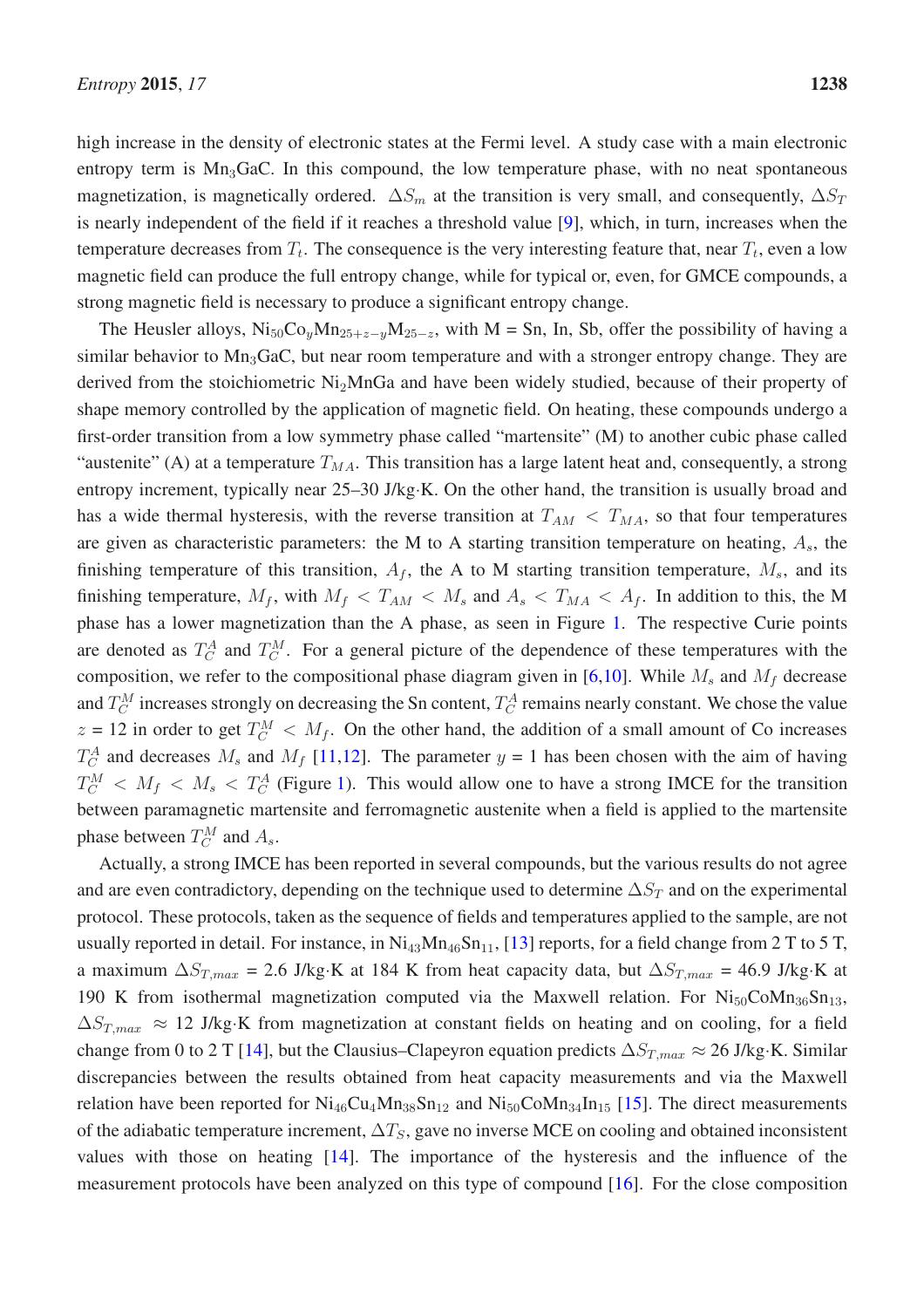<span id="page-3-0"></span> $Ni_{48}Co_2Mn_{38}Sn_{12}$ , [\[12\]](#page-16-0) gives  $\Delta S_{T,max} = 37.1$  J/kg·K from isothermal magnetization, for a field change of 5 T.



Figure 1. Temperature dependence of the magnetization for a small sample of  $Ni_{50}CoMn_{36}Sn_{13}$  measured upon field cooling and on heating after zero field cooling, with a magnetic field  $B = 0.05$  T. The characteristic temperatures are given by arrows.

The aim of the present work is to compare the existing results for  $\Delta S_T$  and  $\Delta T_S$  with new directly measured values and results deduced from heat capacity at constant fields,  $C_B$ , on the chosen compound,  $Ni_{50}CoMn_{36}Sn_{13}$ . The experimental protocols are carefully considered in all cases, and the different results are explained considering the characteristics of the sample and the details of the protocols used in the determinations.

# 2. Measurement Protocols and Experimental Effects

A scheme of a  $B - T$  phase diagram near the martensitic transition region is depicted in Figure [2a](#page-4-0). The continuous red lines indicate the set of points  $A_s$  and  $A_f$  for the M to A conversion and the blue lines the set of points  $M_s$  and  $M_f$  for the transition from A to M. The specific entropy of the sample at a given temperature, T, and field, B, is  $S(T, B, x) = xS_A(T, B) + (1 - x)S_M(T, B)$ , being  $S_A$ ,  $S_M$  the specific entropies of the austenite and martensite phases and  $0 \le x \le 1$  the fraction of austenite. Due to the hysteresis,  $x$  and the total entropy depend not only on  $T$  and  $B$ , but also on the path followed by the state point to reach a particular point in the  $B - T$  diagram. Therefore, the true isothermal entropy difference,  $\Delta S_T$ , between two states at the same T and different B depends on the protocol followed by the sample to reach both states.

The sample is composed of many grains and domains, each one having slightly different compositions, microstructures or sizes, which, in turn, cause different transition temperatures,  $T_{MA}$  and  $T_{AM}$ , since they are very sensitive to the proportion Mn/Sn and their site occupancy. On the other hand, the specific latent heat for every grain is practically constant, which implies that the transition lines are nearly straight lines with the same slope for all grains, due to the Clausius–Clapeyron equation. This means that the fraction x depends only on T and B for every state reached in any process involving phase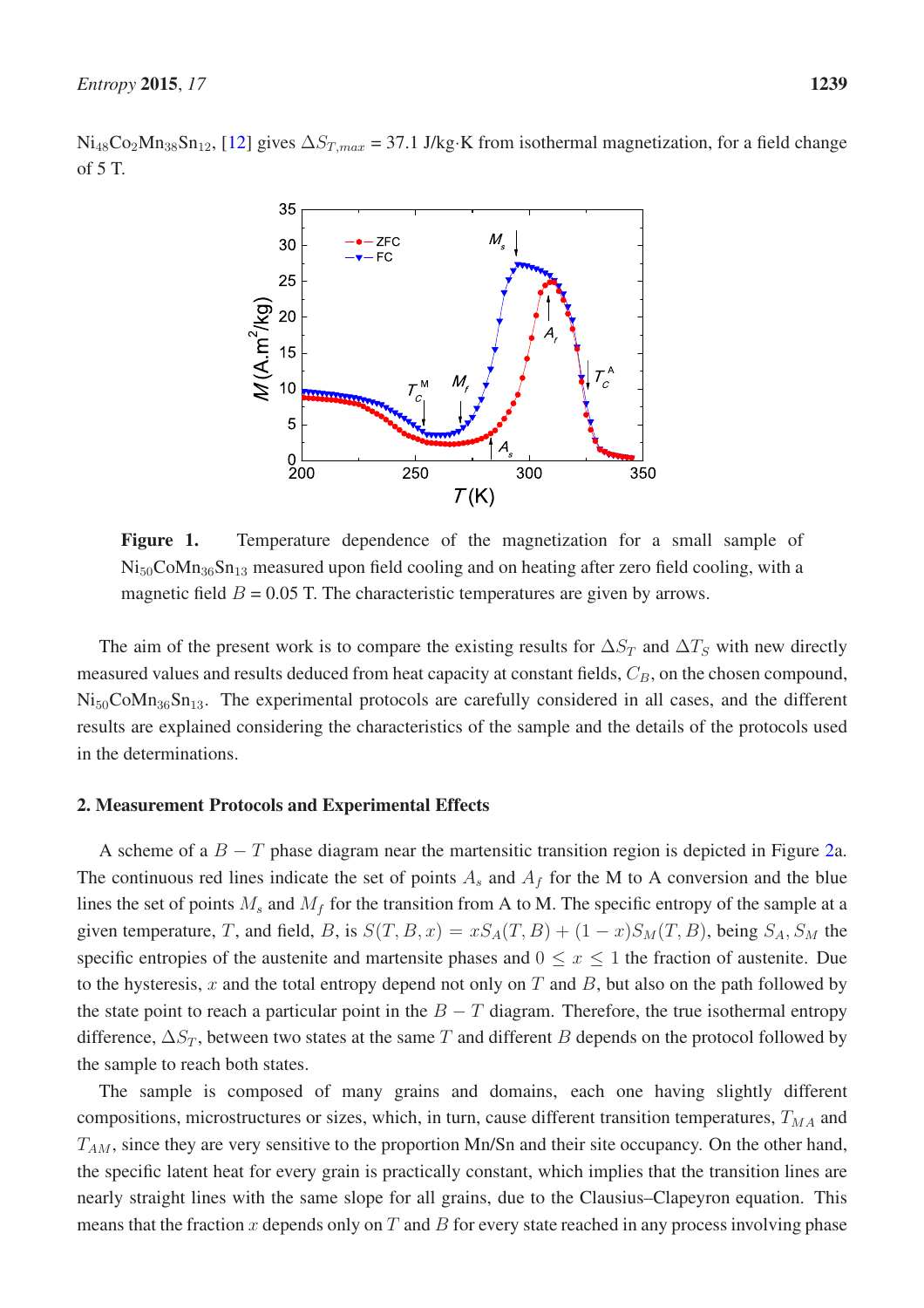conversion in only one direction, M to A or A to M. The curves of constant  $x$  are parallel straight lines, as indicated by the red dashed lines in Figure [2](#page-4-0) for heating or magnetization processes. Similarly, on cooling or demagnetization processes, the constant  $x$  curves are represented by the blue lines. The experimental phase diagram of a small piece of our compound was given in Figure 6 of [\[14\]](#page-16-2). For the present sample, the width of the transition bands is broader and the transition temperatures slightly higher.

<span id="page-4-0"></span>

Figure 2. (a) Schematic phase diagram of a typical inverse magnetocaloric effect (IMCE) material near the martensitic transition. Continuous red lines: start and end state points for the martensite (M) austenite (A) transition. Continuous blue lines: start and end state points for the A to M transition. Red dashed and blue dotted lines: state points for a 50% phase conversion from M to A and from A to M. Arrows indicate isofield heating processes (protocol  $a$ ). (b) Sketch for the pathway of the state point following protocol  $b$  (isothermal magnetization and demagnetization). Each dashed line corresponds to the transition points of some parts of the sample.  $B_1$  and  $B_2$  are the starting fields for the phase conversion of M to A at the corresponding isotherms;  $B_3$  is the field at which the phase conversion is completed; and  $B<sub>m</sub>$  is the maximum applied field.

We will consider several processes, frequently used in experiments, represented by the evolution of a state point in the phase diagram. We will discuss the expected behavior for each protocol, which is applicable to compounds having a martensitic transition. This general analysis will be applied to our experimental results on Ni<sub>50</sub>CoMn<sub>36</sub>Sn<sub>13</sub>, comparing direct measurements of  $\Delta S_T$  with values deduced from heat capacities on heating and cooling and results from isofield magnetization data.

# *2.1. Protocol* a*: Isofield Heating*

The simplest protocol is heating at a constant field starting from a low temperature. This is used in heat capacity determinations, as is indicated by the arrows at zero and  $B$  fields in Figure [2a](#page-4-0). The integration of  $C_B/T$  gives the entropy increment with respect to some arbitrary temperature of reference,  $T_0$ . Knowing the entropy difference for different fields at  $T_0$  from direct measurements, as seen below in protocol  $c$ , one can compute the entropies at any temperature and field and calculate the difference. The values for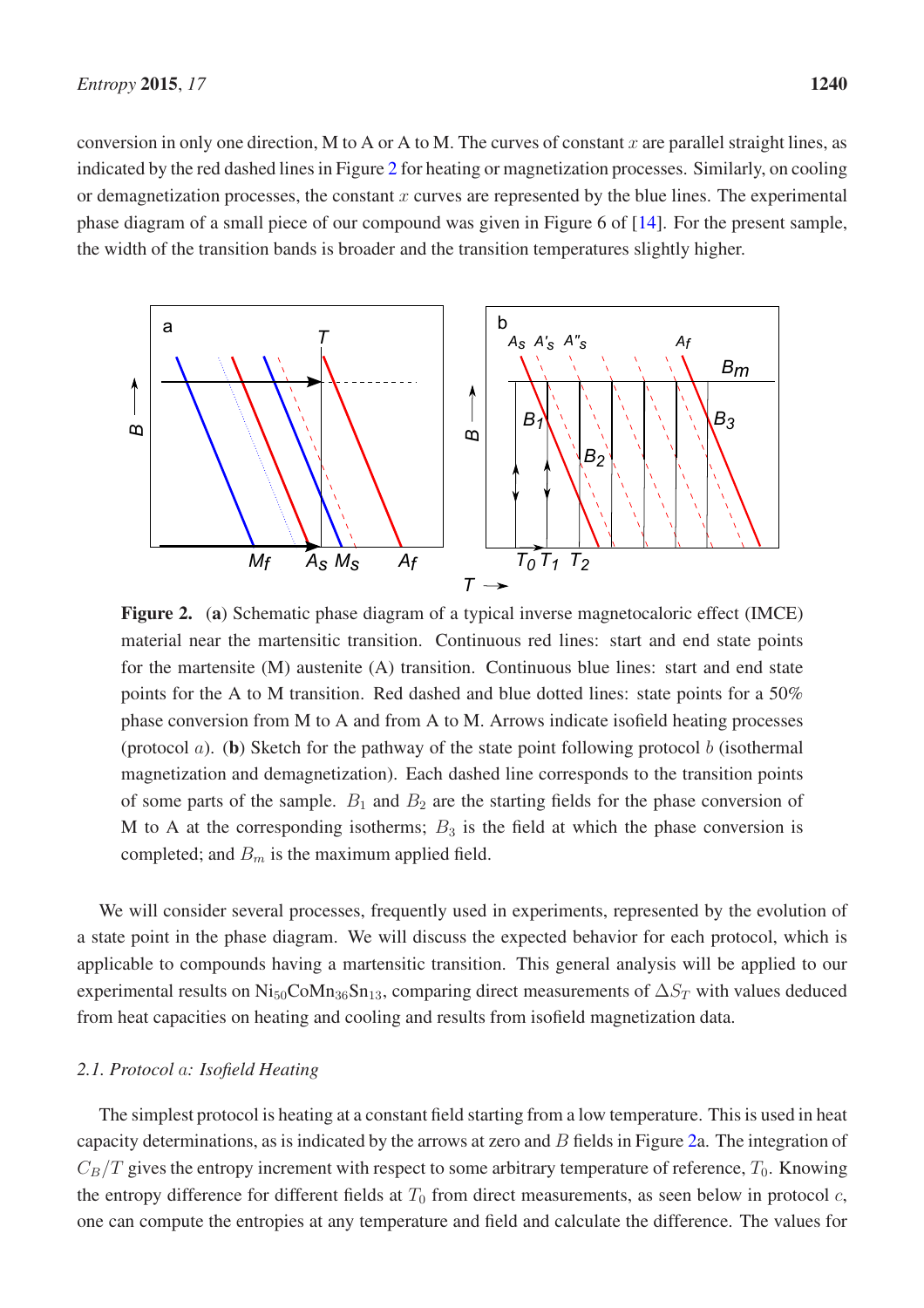$\Delta S_T$  are obtained as the entropy difference between the sample heated at a field B and the sample heated at zero field. This corresponds to the isothermal entropy increment upon increasing the field from zero to B for the sample previously heated up to T at  $B = 0$ .

Leaving apart experimental errors, this procedure introduces other small errors when going through first-order transitions due to the irreversibility of the hysteretic processes. There is an irreversible entropy production at the transition, and the supplied heat is lower than the product of the entropy increment times the temperature. The irreversible entropy is proportional to the thermal hysteresis  $\delta S_i/\Delta S_T =$  $(T_{MA} - T_{AM})/(T_{MA} + T_{AM})$ , as given in [\[17\]](#page-16-5), being in our compound around 0.025, considering the values reported below in Table [1.](#page-5-0) Therefore, this is a small correction in the present case, where huge differences are observed among the results from different ways of deducing  $\Delta S_T$ .

<span id="page-5-0"></span>**Table 1.** Main parameters for the martensitic transition of  $\text{Ni}_{50}\text{CoMn}_{36}\text{Sn}_{13}$  deduced from the heat capacity at various fields.  $T_{AM}$  and  $T_{MA}$ , martensitic transition temperatures.  $\Delta H_{an}$ and  $\Delta S_{an}$ , enthalpy and entropy of transition.

| B(T)           | $T_{AM}$ (K) | $T_{MA}$ (K) | $\Delta H_{an}$ (J/g) | $ \Delta S_{an} $ (J/kg·K) | Method     |
|----------------|--------------|--------------|-----------------------|----------------------------|------------|
| $\overline{0}$ |              | 302.9        | 9.7(5)                | 32(2)                      | Heat pulse |
| $\theta$       |              | 303.3        | 12.0(7)               | 39(2)                      | Heating    |
| $\overline{0}$ | 289.3        |              | 11.2(7)               | 38(2)                      | Cooling    |
| 1              |              | 302.3        | 9.4(6)                | 31(2)                      | Heat pulse |
| 1              | 288.7        |              | 12.2(7)               | 42(3)                      | Cooling    |
| $\overline{2}$ |              | 301.1        | 9.3(6)                | 31(2)                      | Heat pulse |
| 3              |              | 299.6        | 9.0(5)                | 30(2)                      | Heat pulse |
| 3              |              | 300.3        | 10.2(6)               | 34(2)                      | Heating    |
| 3              | 286.2        |              | 12.6(8)               | 44(3)                      | Cooling    |
| 5              |              | 297.3        | 8.9(5)                | 29(2)                      | Heat pulse |
| 5              |              | 297.9        | 9.9(6)                | 33(2)                      | Heating    |
| 5              | 282.4        |              | 12.6(8)               | 44(3)                      | Cooling    |

This protocol can also be used for magnetization measurements. The procedure to determine the entropy change is to compute numerically  $(\partial M/\partial T)_B$  at different fields. Then,  $\Delta S_T$  is computed by numerical integration of the Maxwell relation:

$$
\left(\frac{\partial S}{\partial B}\right)_T = \left(\frac{\partial M}{\partial T}\right)_B \Rightarrow \Delta S_T = \int_0^B \left(\frac{\partial M}{\partial T}\right)_B dB \tag{2}
$$

giving the entropy increment for an isothermal process, from magnetization data at constant  $B$  values. In a real isothermal process along the transition region, for each field increment,  $\delta B$ , a small part of the sample undergoes the transition from M to A. The remaining part changes its entropy according to the normal MCE effect for a mixture formed by the phase fractions  $(1 - x)$  of M and x of A. The Maxwell relation gives exactly the entropy increment for the non-converted fractions. The finite difference approximation for the partial derivative is mathematically equivalent to the classical Clausius–Clapeyron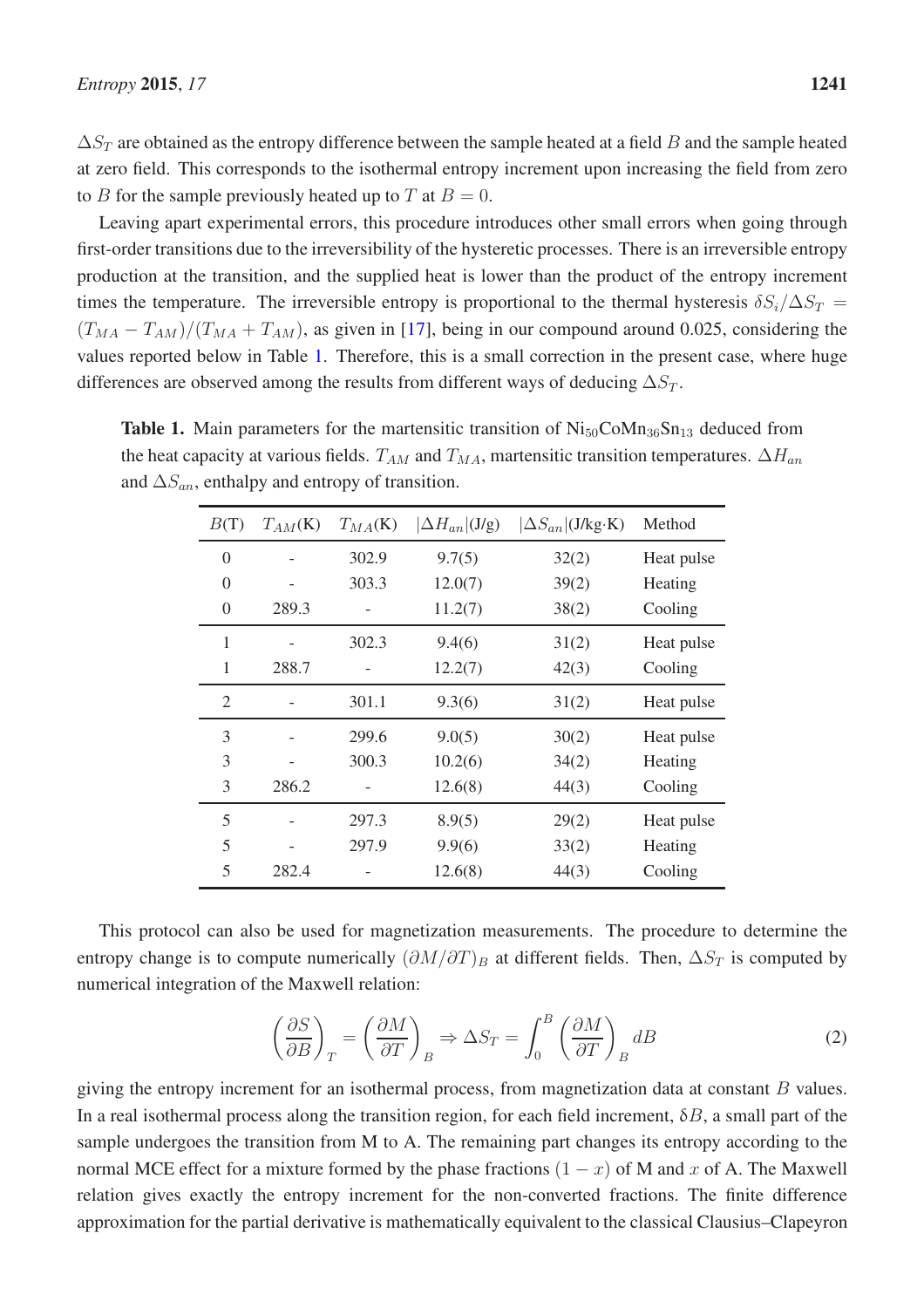equation for the phase converted fraction. However, this classical equation must be modified for a first-order transition according to the following equation given in [\[6](#page-15-5)]:

<span id="page-6-0"></span>
$$
\Delta S = -\Delta M \frac{dB_t}{dT_t} + \frac{dE_{diss}}{dT_t} \tag{3}
$$

where  $(T_t, B_t)$  is the transition point for each particular sample grain and  $\Delta M$ ,  $\Delta S$  are the corresponding jumps of magnetization and entropy, respectively, at this point. The irreversibility affects this equation through the derivative of the dissipated energy,  $E_{diss}$ . This term is claimed to be negligible for Heusler alloys [\[6](#page-15-5)]. It cannot be easily measured from the isothermal hysteresis loop of the magnetization, because the required magnetic field for the realization of fully reversible M to A conversion would be about 45 T at the most favorable temperature of 270 K for the title compound, as discussed later, taking into account the hysteresis, the width of the transition and the field dependence of  $T_t$ . The dissipated energy can be estimated through the hysteresis loop of the entropy as one half of  $\oint S(T)dT$ , being this integral approximately the product of the entropy jump times the hysteresis. The derivative amounts to about 10% of ∆S. Therefore, the entropy increments can be corrected using the modified Clausius–Clapeyron Equation [\(3\)](#page-6-0), rather than the classical one, but it is also a minor correction compared to errors of orders of magnitude and even of sign for the case studied here and will not be considered, for the sake of simplicity.

A process of continuous cooling at a constant field is completely similar to the previous process, but the transition occurs between the blue lines of Figure [2a](#page-4-0).

## *2.2. Protocol* b*: Isothermal Magnetization*

This is the procedure most frequently used to obtain magnetization data. Figure [2b](#page-4-0) shows the path followed by the state point. The detailed procedure starts with the sample at low temperature and zero field. The field is increased isothermally up to some maximum value  $B<sub>m</sub>$  and then decreased again to zero. Meanwhile,  $M$  is measured while changing  $B$  on magnetization and on demagnetization. Then, the sample is heated at zero field to the next temperature and the procedure repeated. For the state evolution sketched in Figure [2b](#page-4-0) following this protocol, the results of  $\Delta S_T$  correspond to the normal MCE of the martensite up to a temperature  $T_0$ , where the last magnetization process without phase transformation takes place. At the next temperature,  $T_1$ , a fraction of the M phase converts into A when the state point goes into the transition band, limited by the red solid lines, which occurs for fields above  $B_1$  in the upper part of the isotherm indicated by a thicker segment in Figure [2b](#page-4-0). The resulting  $\Delta S_T$  is the sum of the normal negative MCE of the mixed martensite and austenite phases plus the positive transition entropy of the converted fraction of sample along the band between the  $A_s$  and  $A'_s$  $\int_s$  lines.

On demagnetization at  $T_1$ , the converted A fraction does not transform back into the M phase unless  $B<sub>m</sub>$  is stronger than 15 T, as will be seen later, since the inverse transition of this fraction takes place along a band like the previous one displaced 15 K below, due to the thermal hysteresis. Therefore, on demagnetization, the true entropy variation corresponds to the normal MCE of the  $A + M$  mixed phase. Then, the sample is heated at zero field to a higher temperature,  $T_2$ , where it is magnetized and demagnetized again. At this new temperature, the phase conversion does not start when the state point enters the full transition band, but at  $B_2$ , when it reaches the transition line of the last sample grains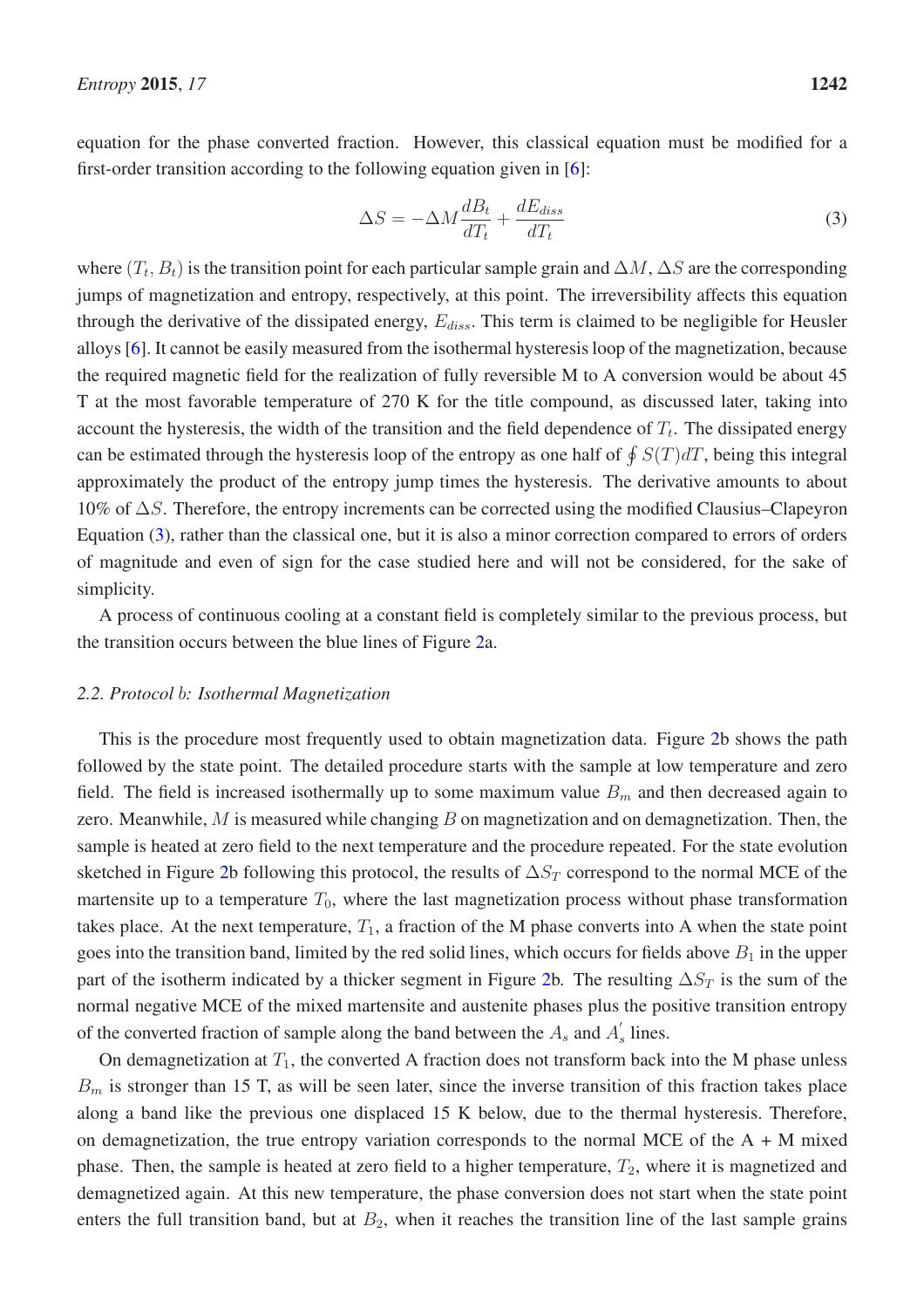converted to the A phase in the previous isotherm. Consequently, only a small fraction of the sample is converted at each isotherm. In the case of usual GMCE compounds, there is a narrow transition band width resulting in a total phase conversion for almost every temperature through the transition region, both on magnetization and on demagnetization, and giving  $\Delta S_T$  independent of the temperature interval  $T_2 - T_1$ . However, for broad transitions, as happens in the present compound, the higher the temperature interval, the greater the converted fraction. It is also higher if the transition band for the whole sample is narrower. For equal intervals, the field at which the phase conversion starts,  $B_2$ , is approximately the same for all isotherms, and  $B_m - B_2$  is independent of  $B_m$ . This behavior of the present sample was clearly observed in our magnetic measurements, shown in Figure [3](#page-7-0) (heating), and it is even more evident in the magnetization of the closely-related compound,  $Ni_{50}Mn_{39.5}In_{10.5}$ , taken at smaller temperature intervals, but reported without a correct explanation in Figure 3 of [\[18\]](#page-16-6). The measurements reported in that study indicate that the magnetization curve at each temperature, between 200 K and 210 K, overlaps the demagnetization curve of the previous temperature up to  $B_2 \approx 9$  kOeand then goes to higher values between  $B_2$  and  $B_m$ . Considering that the sample, structurally being in the state of M, A or in a mixture of both states, has normal MCE and that only a small portion suffers phase conversion in each isotherm, the resulting  $\Delta S_T$  can be negative or positive, depending on the temperature interval and the width of the transition band. In any case,  $\Delta S_T$  is much lower than the total transition entropy jump for the sample determined from heat capacity or from the Clausius–Clapeyron equation.

<span id="page-7-0"></span>

Figure 3.  $M_T(B)$  measurements on  $Ni_{50}CoMn_{36}Sn_{13}$  in the transition region, on isothermal magnetization processes (protocol  $b$ ), on heating and on cooling.

Finally, the phase conversion ends when the state point exits the transition band, when crossing the  $A_f$  line at  $B_3$ . At the subsequent temperatures, the entropy variation corresponds to the normal MCE of the austenite.

It is worth remarking that, according to this analysis, in the similar protocol made on cooling, there should not be any phase conversion in the magnetization-demagnetization process. The transition takes place only on the cooling step at zero field, between the blue lines of Figure [2a](#page-4-0). Our magnetization measurements shown in Figure [3](#page-7-0) (cooling) give overlapping curves on the increasing and decreasing field, without any additional change in the fraction of M due to phase conversion, corroborating these arguments. This explains why in the direct measurement of  $\Delta T_S$ , given in [\[14](#page-16-2)] and made always upon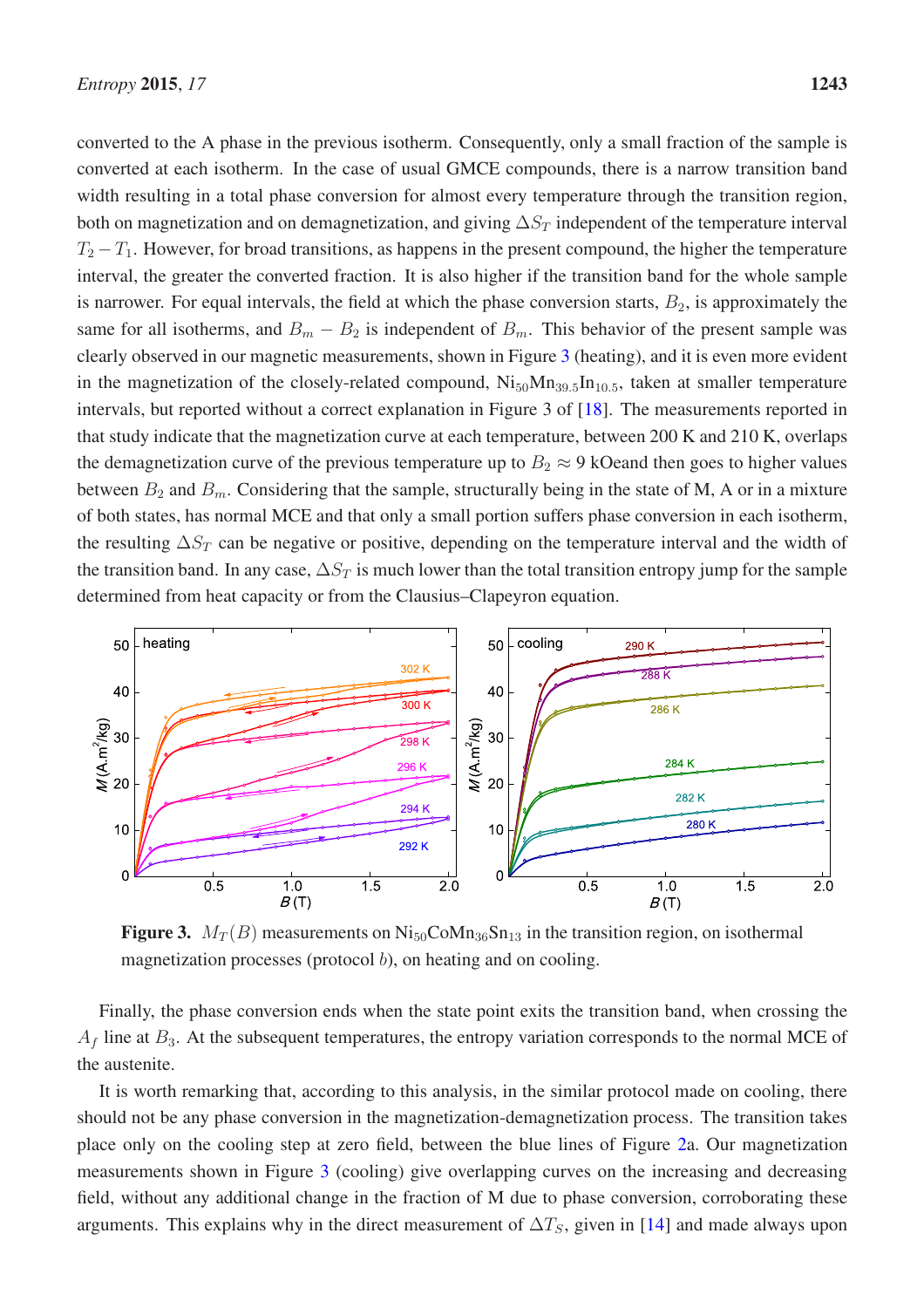application of a field in a magnetization process, an IMCE is observed on heating, but a normal MCE is seen on cooling.

#### *2.3. Protocol* c*: Heat Absorption on Isothermal Demagnetization*

This is used for direct determinations of the absorbed heat on demagnetization, Q, to obtain the isothermal entropy change as  $-\Delta S_T \approx Q/T$ . This physical process is similar to protocol b, but the temperature increases are made at a constant field,  $B<sub>m</sub>$ . Then, the field is decreased isothermally while measuring the heat absorbed to maintain T constant. The field is increased again up to  $B<sub>m</sub>$  and the sample heated to a new temperature. Like in protocol  $b$ , there is no phase conversion from A to M on demagnetization for the field values used, but only from M to A on magnetization and on further heating to the next temperature, while the heat exchange is not recorded. As the measured quantity is the heat absorbed on demagnetization, it corresponds to the normal MCE of the mixture of the A and M phases existing at the initial point  $(T, B_m)$ . Therefore,  $\Delta S_T < 0$ , taken with the usual convention of  $\Delta S_T = S(T, B_m) - S(T, 0).$ 

# *2.4. Protocol* d*: Adiabatic Magnetization Cycles*

The field is increased and decreased adiabatically, and the temperature is recorded as a function of the field. Figure [4](#page-9-0) shows the experimental data in some processes, starting at various consecutive temperatures. The continuous lines represent the experimental dynamic processes at field rates of 0.01 T/s and −0.01 T/s, and the symbols correspond to equilibrium points as described in [\[3](#page-15-2)]. In this case, when the field increases, the temperature initially increases due to the normal MCE of the pre-existent mixture of the M and A phases. Considering the adiabatic magnetization-demagnetization cycle starting at a temperature  $T_i$ , as shown in Figure [4,](#page-9-0) the trend changes when the phase conversion starts, which happens when the state point crosses the limiting transition line of the sample grains that did not transform in the previous magnetization runs and remained in the M state (Point 3 in Figure [4\)](#page-9-0). This line is defined by the conversion line passing through the state point reached at the maximum field of the previous magnetization process (Point 2). After that, the temperature decreases until reaching the maximum field or until the M to A phase conversion is complete. On decreasing the field, there is no phase conversion, and the slope  $B - T$  is always positive. This general behavior was also observed in the field cycles around the reverse martensitic transition [\[19](#page-16-7)].

#### 3. Heat Capacity and Direct Measurements of  $\Delta S_T$

#### *3.1. Isothermal Entropy Change*

The heat absorbed on demagnetization, Q, has been measured quasi-statically following protocol c. The details of the experimental device are described elsewhere [\[20](#page-16-8)]. The corresponding  $\Delta S_T$  results are plotted in Figure [5.](#page-9-1) As explained when describing protocol  $c$ , there is no phase conversion on demagnetization due to the wide hysteresis. Consequently,  $\Delta S_T$  corresponds to the normal MCE coming from the mixture of M and A phases, with a growing fraction of the A phase on increasing the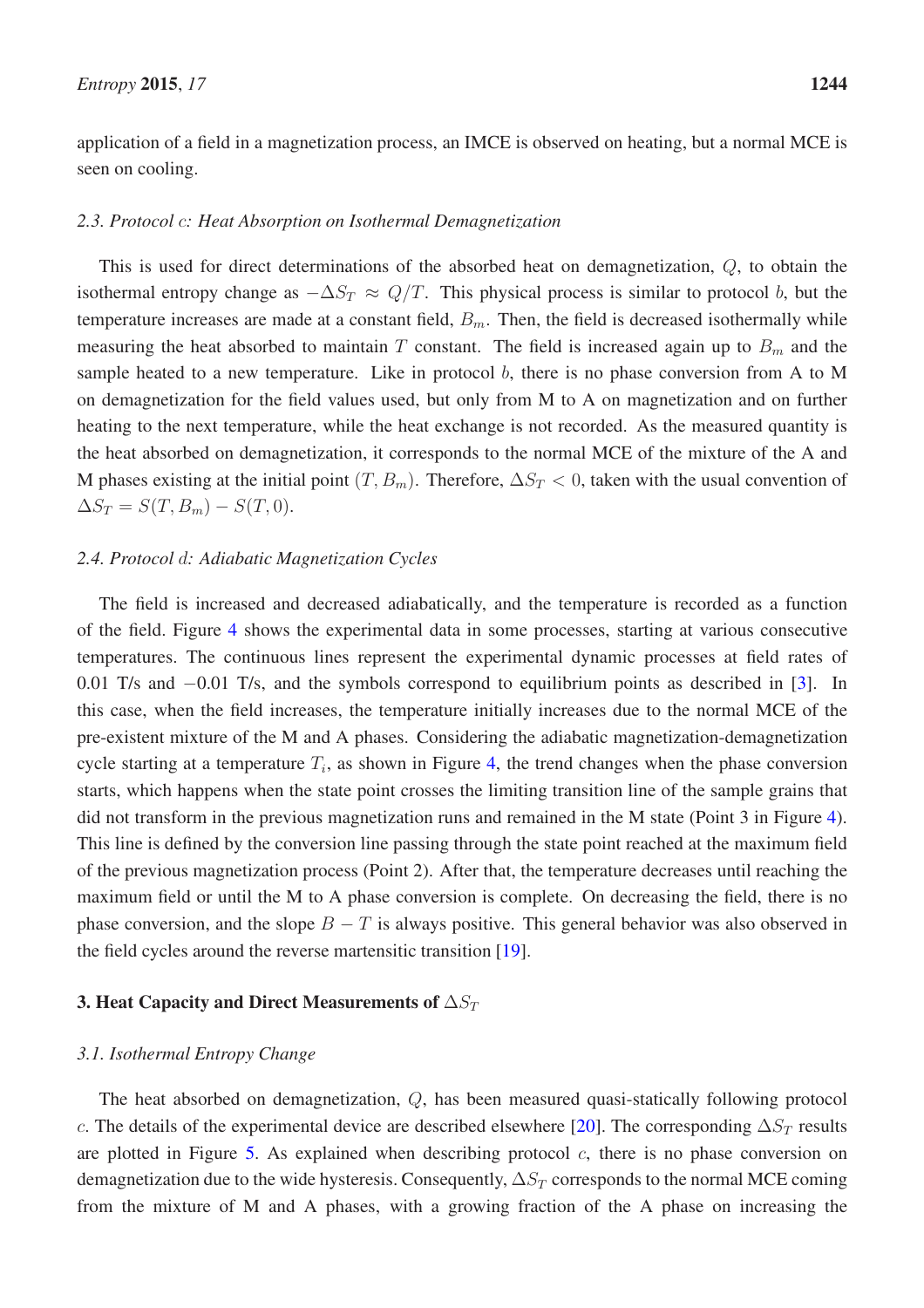<span id="page-9-0"></span>temperature. The proportion of each phase in the sample changes along the transition band going from the pure M phase in the low temperature range to the pure A phase in the high temperature range of the measurements. In the mixed state, the value of  $\Delta S_T$  can be estimated as  $\Delta S_{T,mix} = (1 - x)\Delta S_T(M)$  +  $x\Delta S_T(A)$ . The normal MCE of the A phase,  $-\Delta S_T(A)$ , is expected to have a maximum near  $T_C^A$ , and similarly,  $-\Delta S_T(M)$  is expected to have a maximum near  $T_C^M$ .



<span id="page-9-1"></span>Figure 4. Temperature evolution in several adiabatic magnetization-demagnetization cycles (protocol d) on  $Ni_{50}CoMn_{36}Sn_{13}$ . Dashed lines correspond to the starting conversion lines of Figure [2b](#page-4-0). Points 1 and 3 are the starting phase conversion points on each cycle, and Point 2 marks the end of the phase conversion for the cycle starting at  $T_{i-1}$ .



**Figure 5.** Direct measurements of the entropy change in  $\text{Ni}_{50}\text{CoMn}_{36}\text{Sn}_{13}$  on isothermal demagnetization for initial fields of 1, 3 and 5 T following protocol  $c$  (symbols linked with dotted lines). Dashed lines: estimation of  $-\Delta S_T(3 \text{ T})$  for the A and M phases, scaled from the values for Gd. Continuous line: calculated  $-\Delta S_{T,mix}(3 \text{ T})$  for the mixed phase M + A.

A rough estimation of these entropy contributions can be made by applying a sort of corresponding states law with a typical second-order transition compound, like Gd. The MCE of the pure austenite, for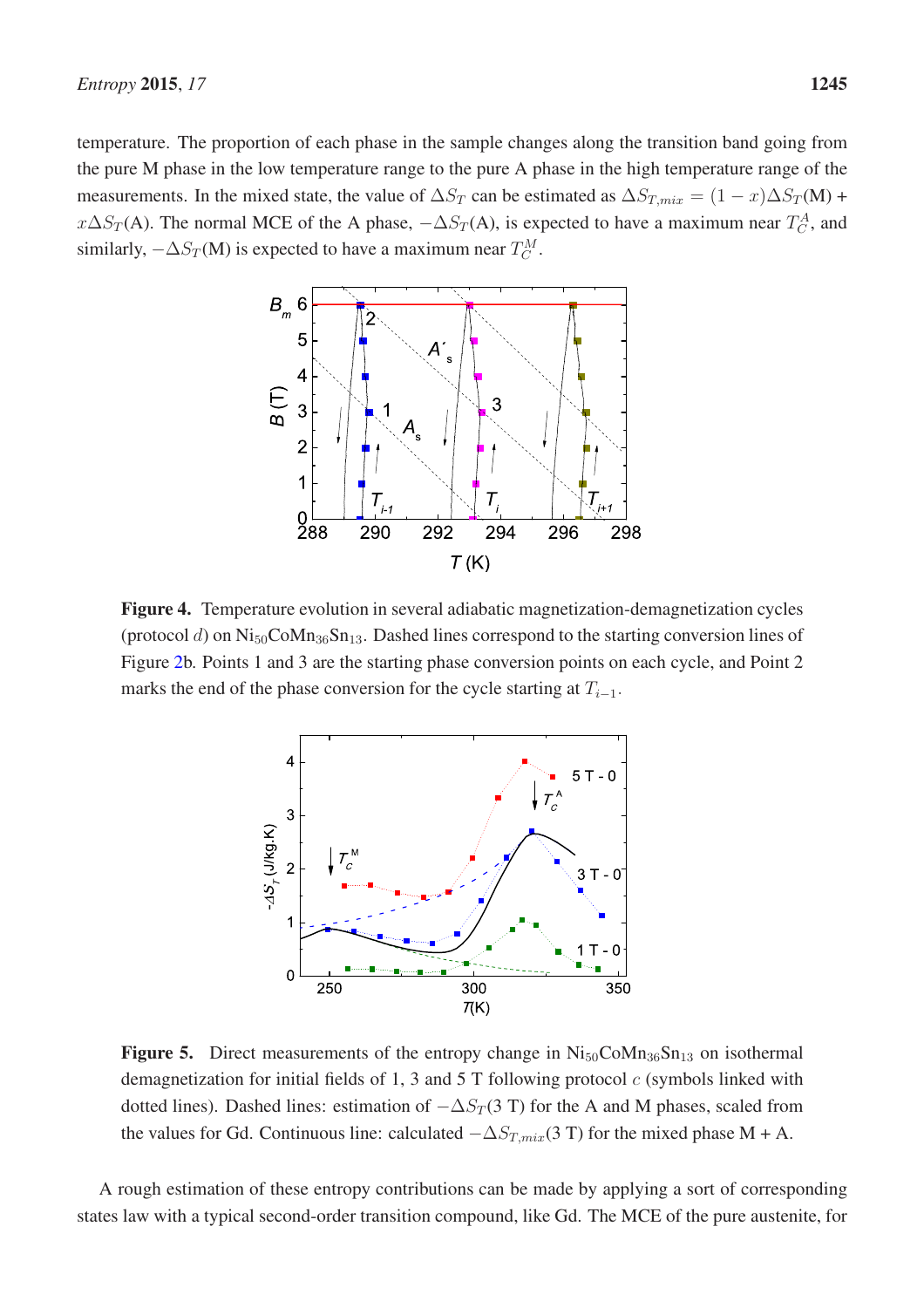a field change of 3 T, has been estimated from the values obtained for Gd, multiplying the temperature by the scale factor  $T_C^A/T_C$  (Gd) and the entropy change by another factor chosen to agree with the experimental  $\Delta S_T$  at  $T_C^A$ . This gives the upper dashed line in Figure [5.](#page-9-1) Estimating in a similar way the normal  $\Delta S_T$  of the martensite gives the lower dashed line in the same figure. The fraction x of the austenite can be taken to be proportional to the anomalous enthalpy of the  $M \rightarrow A$  transition at each temperature and field, as deduced in Section [3.2.](#page-10-0) The curve  $\Delta S_{T,mix}$  deduced in this way agrees remarkably well with the direct measurements of  $\Delta S_T(3 \text{ T})$ , as shown in Figure [5.](#page-9-1) This proves that this experiment allows one to determine the magnetic entropy increment of the mixed phase.

The direct measurements of the isothermal entropy change upon decreasing field, shown in Figure [5,](#page-9-1) have negative values, with a peak at 320 K that corresponds to the Curie temperature of the sample, being completely in the A phase at this temperature. Furthermore, the increase of  $-\Delta S_T$  below 280 K agrees with the expected peak at  $T_C^M$  in this region, when the sample is in the M phase.

#### <span id="page-10-0"></span>*3.2. Heat Capacity*

The heat capacity,  $C_B$ , represented in Figure [6,](#page-10-1) was measured at constant fields in an adiabatic calorimeter following protocol a, using the conventional heat pulse method and also by continuous heating or cooling, as described in [\[21](#page-16-9)], using temperature rates around 2 mK/s. Table [1](#page-5-0) contains the main relevant results of transition temperatures and anomalous entropies and enthalpies. Broad anomalies occur near the martensitic transition, indicating an inhomogeneous distribution of composition and microstructure in our rather large experimental sample ( $m = 1.56$  g). These anomalies are much broader than the transitions found in the magnetic measurements done previously on a small piece of the same sample [\[14](#page-16-2)[,16\]](#page-16-4). In addition, the Curie anomalies of the M and A phases are smeared out in the heat capacity results. This points to a distribution of  $T_C$ 's, which can be attributed to inhomogeneities in the composition. The transition temperatures have been assigned to the centroid of each broad anomaly, corresponding to 50% of M and A phases.

<span id="page-10-1"></span>

Figure 6. Heat capacity of  $\text{Ni}_{50}\text{CoMn}_{36}\text{Sn}_{13}$  on continuous heating and cooling at 0 and 5 T (lines). Adiabatic heat pulse data (symbols).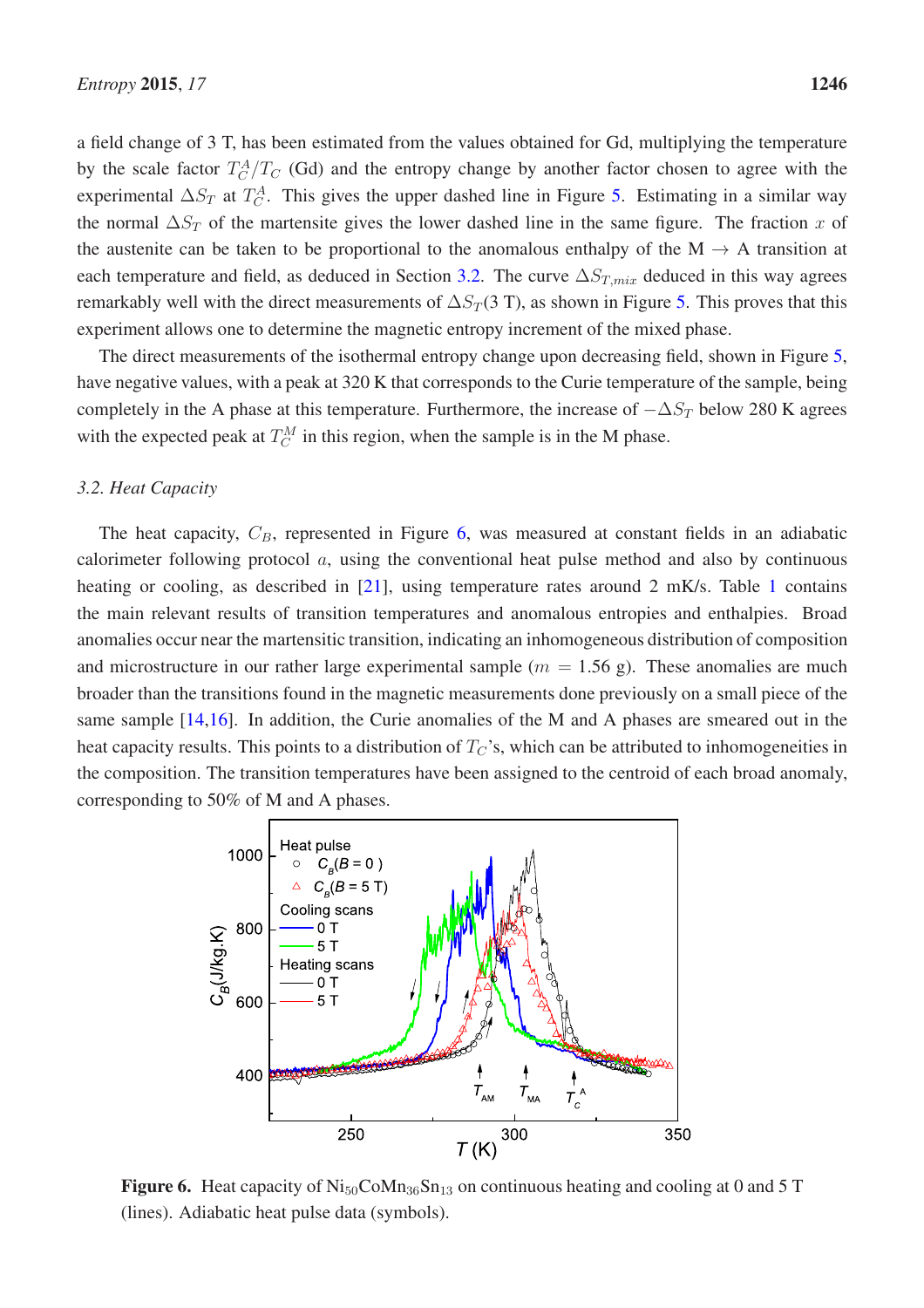From the heat capacity, the entropy was determined as:

$$
S(T, B) = S(T_0, B) + \int_{T_0}^{T} \frac{C_B}{T} dT
$$
\n(4)

the integration constant  $S(T_0, B)$  has different values depending on B and has to be taken into account in computing the MCE from the  $C_B$  data. This constant was determined from the experimental entropy change, directly measured in the M phase, where the MCE is conventional and weak,  $S(T_0, B)$  =  $\Delta S_{T_0}(0 \to B) + S_0(T_0, 0)$ . The values of  $\Delta S_{T_0}$  were obtained at  $T_0 = 273$  K, and  $S_0(T_0, 0)$  is an absolute constant, irrelevant for the discussion here. The anomalous enthalpy,  $\Delta H_{an}$ , and entropy,  $\Delta S_{an}$ , at the martensitic transition were deduced from the area under  $C_{an} = C - C_b$  and  $C_{an}/T$  curves, where  $C_b$  is a common baseline that takes into account the smooth contributions to the heat capacity. The heat capacity data from the heat pulse method are systematically biased downwards near the first-order transition due to the long relaxation times in this region. Therefore, the  $\Delta H_{an}$  and  $\Delta S_{an}$  values deduced from the continuous measurements are more reliable for these transitions. Entropy curves for different fields were calculated from  $C_B(T)$  and are represented in Figure [7](#page-12-0) for 0 and 6 T fields and heating measurements. One can see that the entropy at a high field is above the zero field entropy in the temperature range between 287 K and 305 K. The isothermal entropy increments were deduced from the relation  $\Delta S_T = S(T, B) - S(T, 0)$  (Figure [8a](#page-12-1)). Similarly, the adiabatic temperature change was deduced from the inverted functions,  $T(S, B)$  as  $\Delta T_S = T(S, B) - T(S, 0)$  (Figure [8b](#page-12-1)).

The state  $(T, B)$  in Figure [2a](#page-4-0), reached through protocol a, is expected to be the same as if the process were made on heating at zero field up to  $(T, 0)$  and, then, increasing the field isothermally to  $(T, B)$ . This follows from the assumption of reaching the same state at the point  $(T, B)$  when proceeding only in the same direction for the phase conversion, M to A in this case. In this field process, there is some phase conversion in the transition region. The entropy change is due to two competing effects, the normal and negative MCE of the mixture of M and A phases, and the positive entropy change of the transition that depends on the amount of sample converted. Therefore, the total  $-\Delta S_T$  has a minimum and becomes even negative near  $T_{MA}$ , where the conversion is higher. Given the width of  $\approx 30$  K, shown by the  $C_B$ anomalies and the weak field dependence of the transition temperature of  $\approx -1.1$  K/T, it is clear that the complete transformation cannot occur at any temperature for a field change from 0 to 5 T. Moreover, the normal negative entropy change due to the magnetic contribution reduces the total entropy change. Therefore,  $\Delta S_T$  will be much smaller than the transition entropy given in Table [1.](#page-5-0) The entropy change determined from the Clausius–Clapeyron equation has to agree with the data given in Table [1,](#page-5-0) except for a minor error due to the irreversibility. Actually, taking  $dB_t/dT_t = -0.93$  T/K from the data given in Table [1](#page-5-0) and  $\Delta M = 35$  A·m<sup>2</sup>/kg from [\[14\]](#page-16-2), one obtains  $\Delta S_{an} = 33$  J/kg·K, in excellent agreement with the results from  $C_B$ . Of course, this agreement does not occur in the direct determination of  $\Delta S_T$ following protocol c, in which there is no phase conversion and  $\Delta S_T < 0$  at every temperature.

We can make a more quantitative comparison considering the fraction of sample that transforms at each temperature under a field change. The initial fraction of the A phase,  $x_0$ , can be obtained from the anomalous enthalpy at zero field and corresponds to the point  $(T, 0)$  in Figure [2a](#page-4-0) indicated by the end of the lower arrow. Similarly, the final state corresponds to the point  $(T, B)$ , indicated by the end of the upper arrow. The total conversion from phase M to phase A implies a latent heat,  $\Delta H_{an}$ , so the converted fraction at a given temperature and field,  $x(T, B)$ , can be taken as the anomalous enthalpy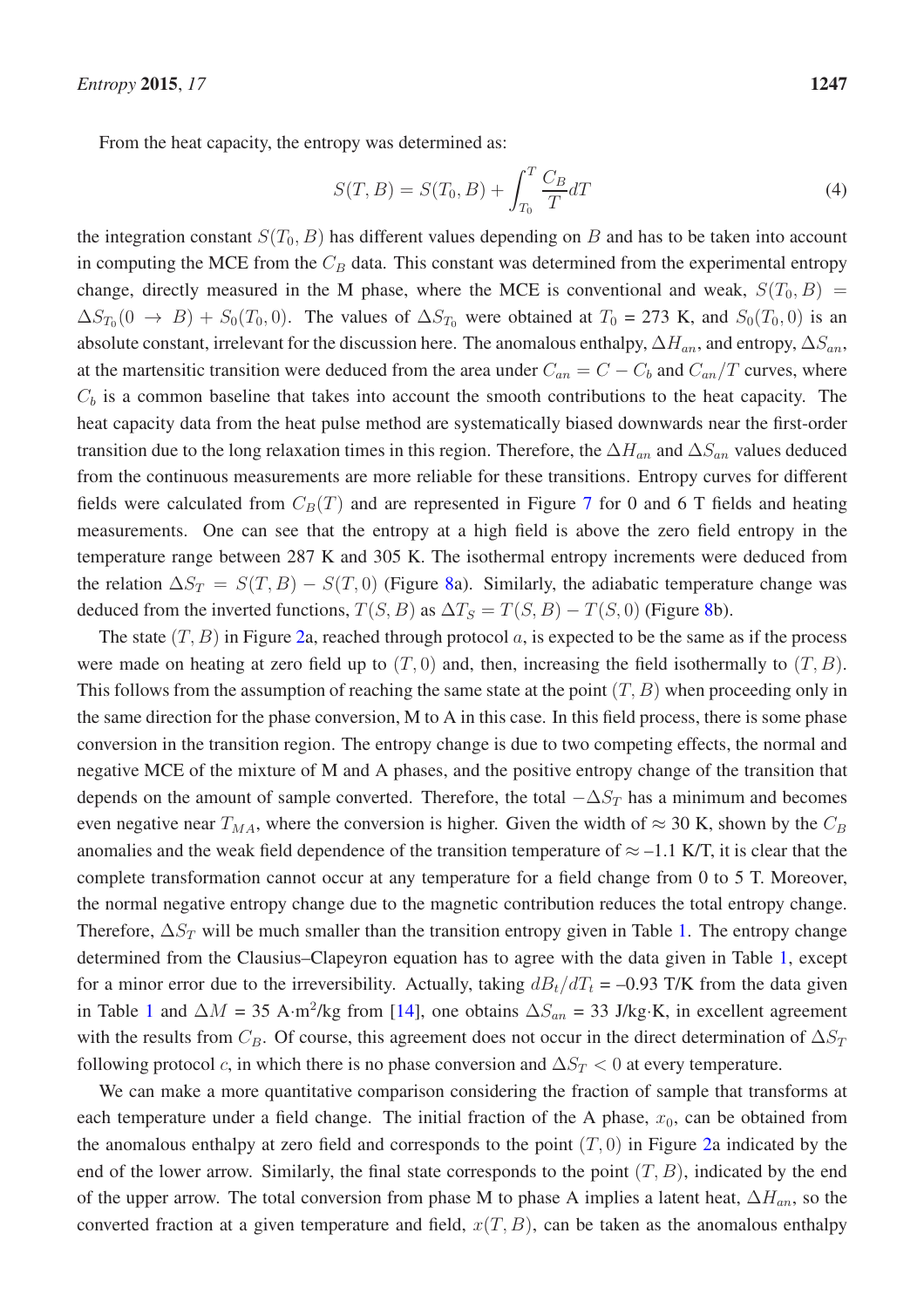of this state normalized with the full transition enthalpy,  $x(T, B) = (1/\Delta H_{B, an}) \int_0^T C_{B, an}(T) dT$  and  $\Delta H_{B,an} = \int_0^\infty C_{B,an}(T)dT$ . The maximum experimental difference,  $x(T, 5 T) - x(T, 0) = 0.20$ , was obtained at 296 K. Assuming the normal magnetic entropy change of the mixed phase as determined in the direct measurements on demagnetization at this temperature,  $\Delta S_m(296 \text{ K}) = -2.2 \text{ J/kg} \cdot \text{K}$ , and the anomalous entropy of the M to A transition, 30 J/kg·K, we can expect for the total entropy change with  $\Delta B = 5$  T,  $\Delta S_T(296 \text{ K}) = -2.2 + 0.20 \times 30 = +3.8 \text{ J/kg} \cdot \text{K}$ , which agrees reasonably well with the value determined from the entropy curves, +2.7 J/kg·K.

<span id="page-12-0"></span>

Figure 7. Entropy curves of  $\text{Ni}_{50}\text{CoMn}_{36}\text{Sn}_{13}$  calculated from  $C_B$  heating measurements at 0 and 6 T. The transition entropy  $\Delta S_{an}$ , the entropy change  $\Delta S_T$  at the martensitic transition and  $\Delta T_S$  near  $T_C^A$  are indicated.

<span id="page-12-1"></span>

Figure 8. (a) Isothermal entropy change,  $\Delta S_T$ ; and (b) adiabatic temperature change,  $\Delta T_S$ , obtained from  $C_B$  on heating processes (protocol  $a$ ).

# 4. Effect of the Distribution of Transition Temperatures

In the case of compounds with normal GMCE, the application of a magnetic field induces the paramagnetic to ferromagnetic phase change at temperatures above the spontaneous zero field transition temperature,  $T_C$ , and up to the transition temperature at the maximum applied field,  $T_{C,B_m}$ . Above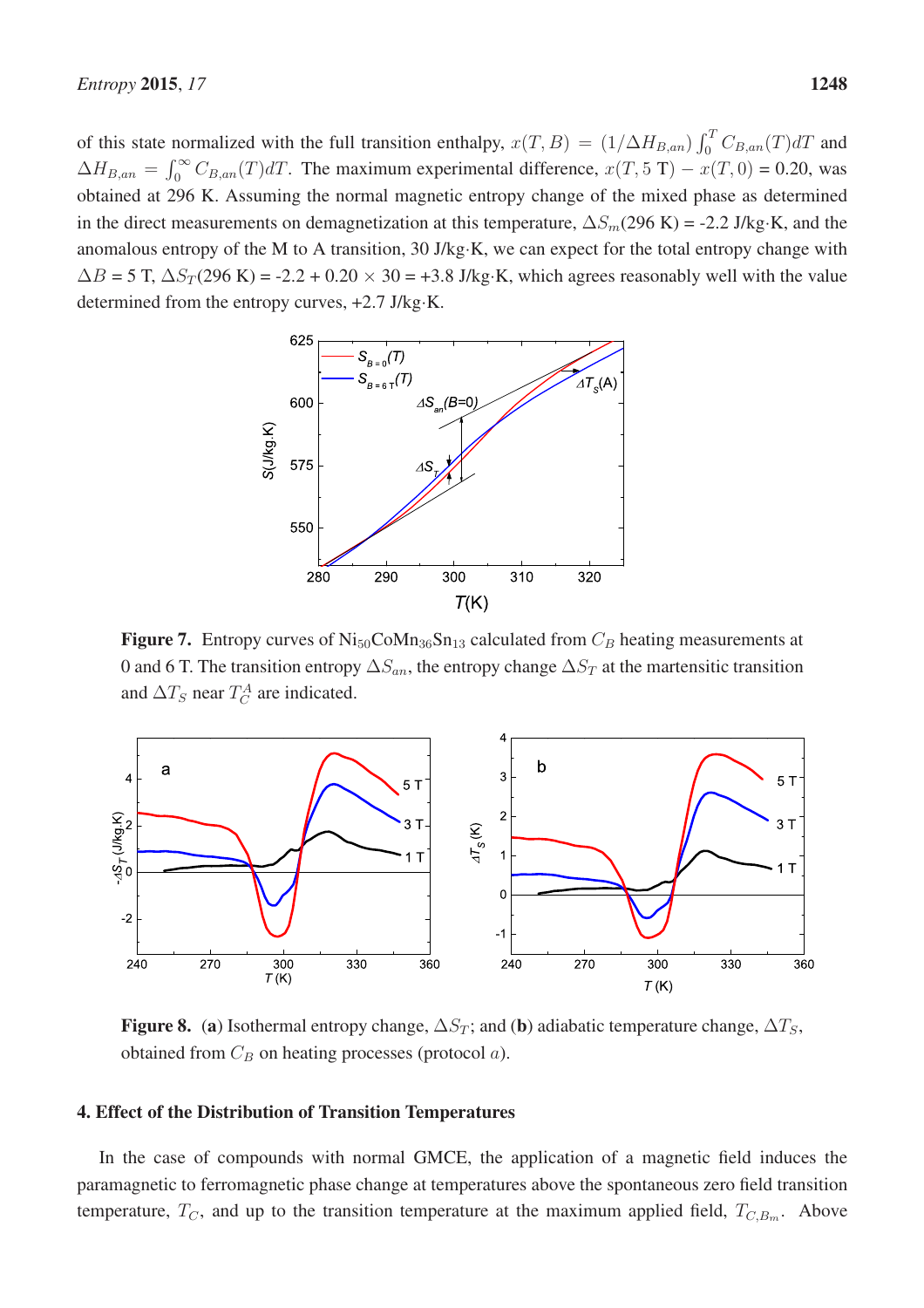$T_{C,B_m}$ , the field is not strong enough to transform the sample to the ferromagnetic state. Considering that  $\Delta S_T$  has a high value only when there is phase conversion, but is low in both the pure paramagnetic and the pure ferromagnetic phases,  $\Delta S_T(T)$  would have a square shape for a sharp first-order transition, with a high plateau between  $T_C$  and  $T_{C,B_m}$ . The up and down jumps are more or less abrupt depending on the homogeneity of the sample. However, the top of the square is essentially independent of the homogeneity, provided that it corresponds to a complete phase transformation. Moreover,  $\Delta S_T$  at the plateau must be equal on magnetization and on demagnetization, on heating and on cooling, because S is a state function, and its variation in a closed cycle is zero, since the sample returns to the same state. For inverse GMCE materials, there is a similar behavior, with the difference that the ferromagnetic state is the stable one at higher temperatures than the non-magnetic state.

For the present compound, there are significant differences. Considering the width of the transition,  $\approx$ 30 K, and the field dependence of the transition temperature,  $\approx -1$  K/T, as seen in Figure [6](#page-10-1) and Table [1,](#page-5-0) a field stronger than 30 T would be necessary to achieve the complete M to A phase conversion starting with the sample in the M state. For most practical accessible fields, the transition will always be partial on isothermal magnetization and similarly on demagnetization. The width of the transition band, given by the differences  $A_f - A_s$  and  $M_s - M_f$ , is affected by inhomogeneities in composition and temperature, internal stresses and atomic disorder. In our sample, DSC experiments on a finely powdered portion of the sample did not show any relevant change of the transition width, discarding any significant influence of the stress.

The width of the transition band explains many apparent inconsistencies in determinations of the MCE parameters, in particular  $\Delta S_T$ . Looking at Figure [2b](#page-4-0) and considering the discussion of protocol b, it is evident that a determination of  $\Delta S_T$  on an increasing field will depend on the temperature step between consecutive measurements and the width of the transition band. The values obtained from isothermal magnetization measurements (protocol b), using the Maxwell relation, give a spurious contribution, as described in [\[22\]](#page-16-10), but distributed along the whole transition band, where a partial phase conversion exists. On the other hand, the heat capacity data give precise values of the entropy change upon field changes, and the isofield magnetization measurements, on heating, give also correct results. Nevertheless, a comparison of the present heat capacity results (Figure [8\)](#page-12-1) with previous deductions from isofield magnetization [\[14\]](#page-16-2) differ by one order of magnitude. This difference can be explained quantitatively considering the actual width of the transition for each of the samples used in the experiments. The work in [\[14\]](#page-16-2) reports a maximum  $\Delta S_T(298K) = +10.4$  J/kg·K for a field increment of 2 T, calculated from isofield magnetization on heating. From the magnetization curves reported in Figure [2](#page-4-0) of this work, one can estimate a 40% conversion from M to A at 298 K for this field change. Considering this part of the total anomalous entropy for the M to A transition, given in Table [1,](#page-5-0) and the negative contribution of the normal magnetic entropy change, shown in Figure [5,](#page-9-1) one obtains  $\Delta S_T(298K) \approx -0.7+0.40 \times 30 = 11.3$ J/kg·K, in good agreement with the value deduced from the magnetization measurements [\[14](#page-16-2)]. The sample used in the present study is bigger and has a broader transition. Heat capacity determinations give only a maximum phase conversion of 20% for a field variation of 5 T, leading to much smaller entropy changes, as shown in Figure [8a](#page-12-1). Therefore, the contradiction between the quite different  $\Delta S_T$ values obtained for different samples is only apparent and can be quantitatively explained considering the different transition band widths of the samples.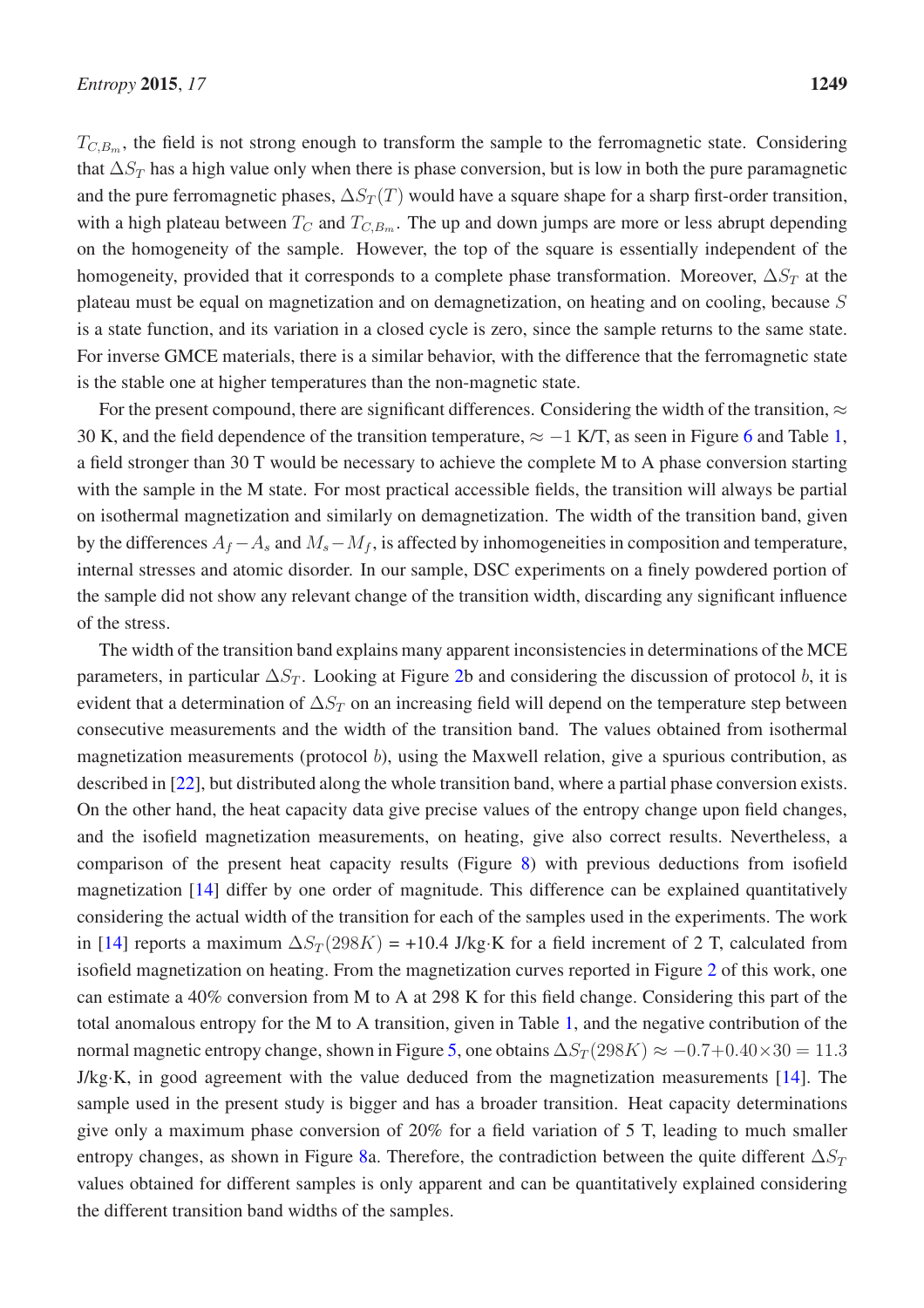# 5. Conclusions

The apparently contradictory results for  $\Delta S_T$  obtained from different techniques and samples have been explained when considering the path followed by the state point on the phase diagram, the measuring protocol, the hysteresis and the width of the transition for each sample.

Due to the large hysteresis, the direct determination of the isothermal entropy change on demagnetization gives the opportunity to determine independently the purely magnetic entropy increment of the mixture of martensite and austenite at each temperature. In our sample, these direct determinations gave positive values for  $-\Delta S_T$  at every temperature, like in compounds with normal MCE.

The heat capacity at a constant field allows determining the entropy change at the transition involving magnetic, phonon and electronic contributions. Any other experimental data, like magnetization, needs an explanation of the protocol followed in the experiments to be able to obtain a reliable interpretation of the results. In any case, the isothermal or adiabatic magnetization and demagnetization in the transition region induce a partial phase conversion, and the thermal effect depends on the fraction converted. Depending on the state path followed in a direct measurement of  $\Delta S_T$ , a different value can be obtained for  $\Delta S_T(296K, \Delta B = 5 \text{ T})$  between −2.2 J/kg·K and +3.8 J/kg·K, corresponding to the absence of any part of the sample changing phase and to the maximum phase conversion for this field, respectively. The experimental value depends on the temperature step used in the series of measurements. The data in Table [1](#page-5-0) and in Figure [5,](#page-9-1) giving results for the martensitic transition and for the magnetic entropy changes, allow one to predict the results for any other protocols with a fair approximation.

 $\text{Ni}_{50} \text{Co} \text{Mn}_{36} \text{Sn}_{13}$  and some other related Heusler alloys offer the opportunity to have a large entropy change with low applied fields under appropriate conditions [\[23\]](#page-16-11). However, the actual compounds have serious drawbacks with regard to applications in magnetic refrigeration: (1) The sample conversion is never complete in moderate magnetic fields, due to the broad transition. Therefore, the entropy change is always lower, and, sometimes, even opposite in sign, than the expected change corresponding to the latent heat of the martensitic transition. (2) At temperatures at which the M to A transformation can be induced by a magnetic field, the large hysteresis prevents having the reverse transformation on demagnetization. Conversely, at temperatures at which the A to M transformation occurs on demagnetization, the applied field is not strong enough to achieve the M to A transformation. (3) Even if both previous difficulties were overcome with a very homogeneous sample having a sharp martensitic transition and a small hysteresis, the useful temperature span would be small. Due to the Clausius–Clapeyron equation and the relatively small magnetization change between the M to A phases compared to other GMCE materials, the transition line in a  $B - T$  diagram is very steep. Consequently, a given field increment produces a small shift of the martensitic transition temperature, allowing the occurrence of the transition and the GMCE only in a narrow temperature interval.

# Acknowledgments

Financial support from Projects MAT2011-23791, MAT2013-44063-R and MAT2014-53921-R from the Spanish MEC, DGA Consolidated Groups E100 and E34, RFBR 12-07-00676-a, RF President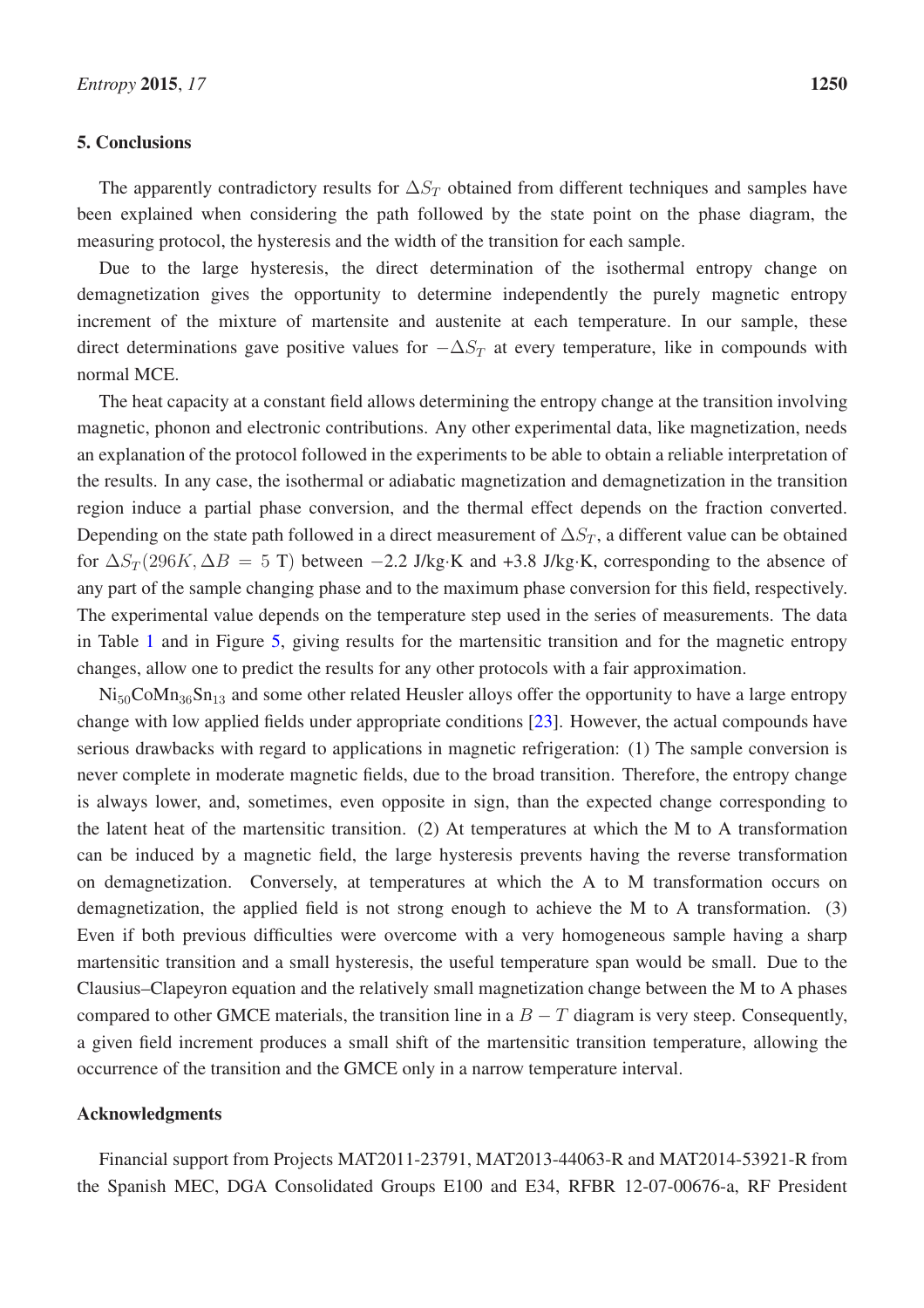MD-770.2014.2, RSF 14-12-00570 and from the Ministry of Education and Science of the Russian Federation in the framework of the Increase Competitiveness Program of MISiS are acknowledged.

# Author Contributions

Elias Palacios, Juan Bartolome, and Ramon Burriel wrote the manuscript. Vladimir Khovaylo prepared the samples and participated in magnetic measurements. Elias Palacios, Gaofeng Wang, and Ramon Burriel performed calorimetric measurements. Konstantin Skokov, Sergey Taskaev performed magnetic measurements. All authors participated in the discussion of the experimental results obtained. All authors have read and approved the final manuscript.

# Conflicts of Interest

The authors declare no conflict of interest

# References

- <span id="page-15-0"></span>1. Pecharsky, V.K.; Gschneidner, K.A., Jr. Giant magnetocaloric effect in  $Gd_5(Si_2Ge_2)$ . *Phys. Rev. Lett.* 1997, *78*, 4494–4497.
- <span id="page-15-1"></span>2. Wada, H.; Morikawa, T.; Taniguchi, K.; Shibata, T.; Yamada, Y.; Akishige, Y. Giant magnetocaloric effect of MnAs<sub>1-x</sub>Sb<sub>x</sub> in the vicinity of first-order magnetic transition. *Physica B* 2003, 328, 114–116.
- <span id="page-15-2"></span>3. Tocado, L.; Palacios, E.; Burriel, R. Adiabatic measurement of the giant magnetocaloric effect in MnAs. *J. Therm. Anal. Cal.* 2006, *84*, 213–217.
- <span id="page-15-3"></span>4. Tegus, O.; Brück, E.; Buschow, K.H.J.; de Boer, F.R. Transition-metal-based magnetic refrigerants for room-temperature applications. *Nature* 2002, *415*, 150–152.
- <span id="page-15-4"></span>5. Fujita, A.; Fujieda, S.; Hasegawa, Y.; Fukamichi, K. Itinerant-electron metamagnetic transition and large magnetocaloric effects in La(Fe<sub>x</sub>Si<sub>1−x</sub>)<sub>13</sub> compounds and their hydrides. *Phys. Rev. B* 2003, *67*, 104416.
- <span id="page-15-5"></span>6. Planes, A.; Mañosa, L.; Acet, M. Magnetocaloric effect in ferromagnetic Heusler shape-memory alloys. *J. Phys. Condens. Matter* 2009, *21*, 233201.
- <span id="page-15-6"></span>7. Liu, J.; Gottschall, T.; Skokov, K.P.; Moore, J.D.; Gutfleisch, O. Giant magnetocaloric effect driven by structural transitions. *Nat. Mater.* 2012, *11*, 620–626.
- <span id="page-15-7"></span>8. Lázpita, P.; Chernenko, V.A.; Barandiarán, J.M.; Orue, I.; Gutiérrez, J.; Feuchtwanger J.; Rodriguez-Velamazán J.A. Influence of magnetic field on magnetostructural transition in Ni<sup>46</sup>.<sup>4</sup>Mn<sup>32</sup>.<sup>8</sup>Sn<sup>20</sup>.<sup>8</sup> Heusler alloys. *Mater. Sci. Forum* 2010, *635*, 89–95.
- <span id="page-15-8"></span>9. Burriel, R.; Tocado, L.; Palacios, E.; Tohei, T.; Wada, H. Square-shape magnetocaloric effect in Mn3GaC. *J. Magn. Magn. Mater.* 2005, *290-291*, 715–718.
- <span id="page-15-9"></span>10. Kanomata, T.; Fukushima, K.; Nishihara, H.; Kainuma, R.; Itoh, W.; Oikawa, K.; Ishida, K.; Neumann, K.U.; Ziebeck, K.R.A. Magnetic and crystallographic properties of shape memory alloys Ni2Mn1+xSn1−x. *Mater. Sci. Forum* 2008, *583*, 119–129.
- <span id="page-15-10"></span>11. Khovaylo, V.; Koledov, V.; Shavrov, V.; Ohtsuka, M.; Miki, H.; Takagi, T.; Novosad, V. Influence of cobalt on phase transitions in Ni50Mn37Sn13. *Mater. Sci. Eng. A* 2008, *481–482*, 322–325.